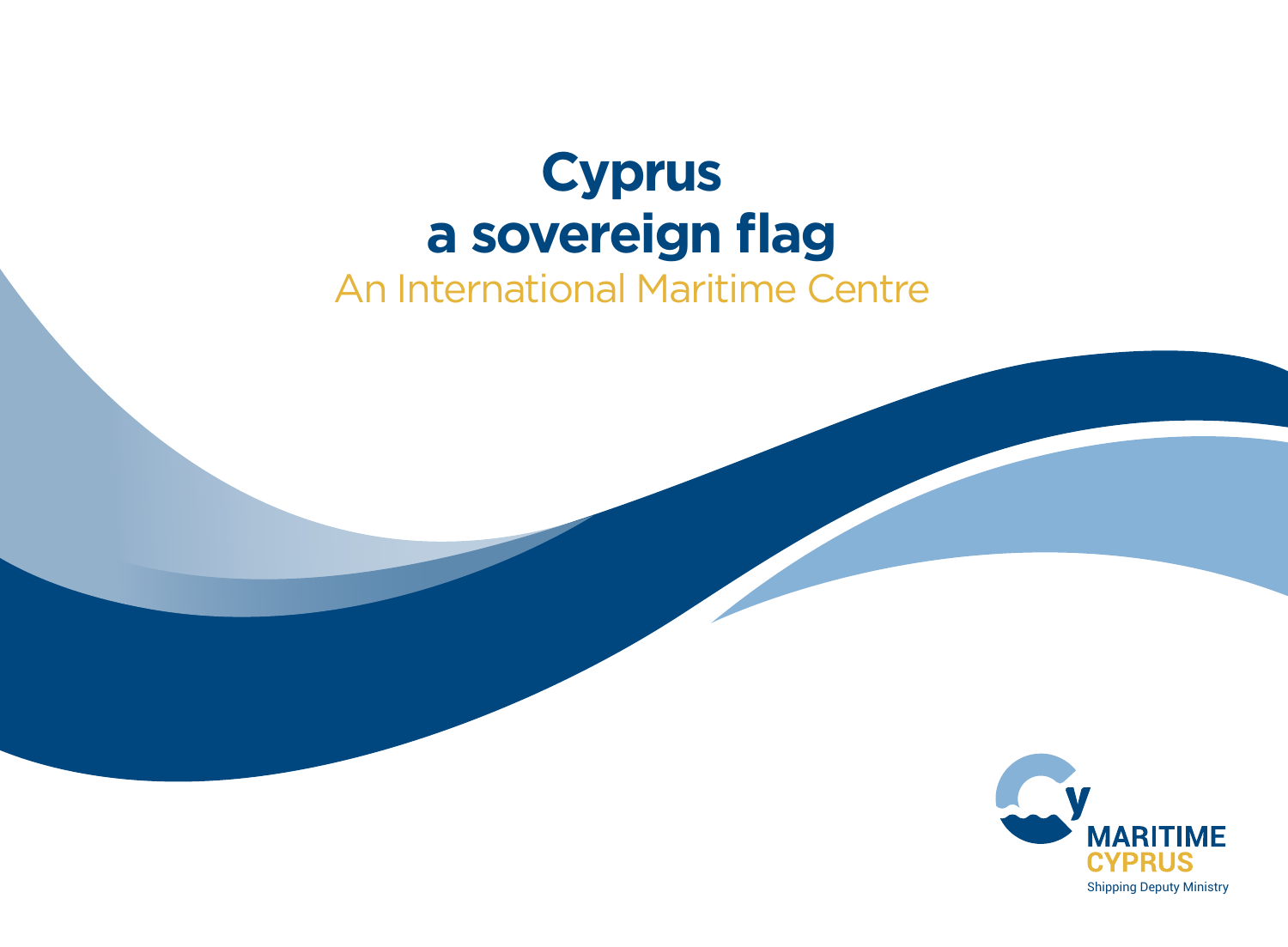# WHY CYPRUS

**WHY CYPRUS**

### **A significant centre for Shipping Operations**

- Strategic location and time zone
- Member of the European Union and of the European Monetary Union ensuring safety and stability for investors
- Political stability and well developed ties with ME, Central & Eastern Europe
- Thriving business hub, with a vast array of investment opportunities
- Robust Legal and Regulatory Framework
- Advanced infrastructure reliable telecommunication system, two international airports (Larnaca & Paphos) and two ports (Limassol & Larnaca)
- Top quality accounting, auditing, tax, business and legal services
- One of the safest countries worldwide, with low stress levels and crime rates
- Low corporate tax rate of 12.5%
- Extensive double tax treaty network with over 60 countries
- Exemption from tax on gains from the disposal of securities (e.g. shares, bonds)
- No withholding taxes on interest and dividends
- No taxation of capital gains (except for disposal of real estate in Cyprus or shares of a company holding real estate in Cyprus)
- No tax on dividends, interest and rental income of non-domiciled individuals
- 50% exemption on employment income exceeding €100,000 per annum for non-residents taking up employment in Cyprus
- Tax free band of €19,500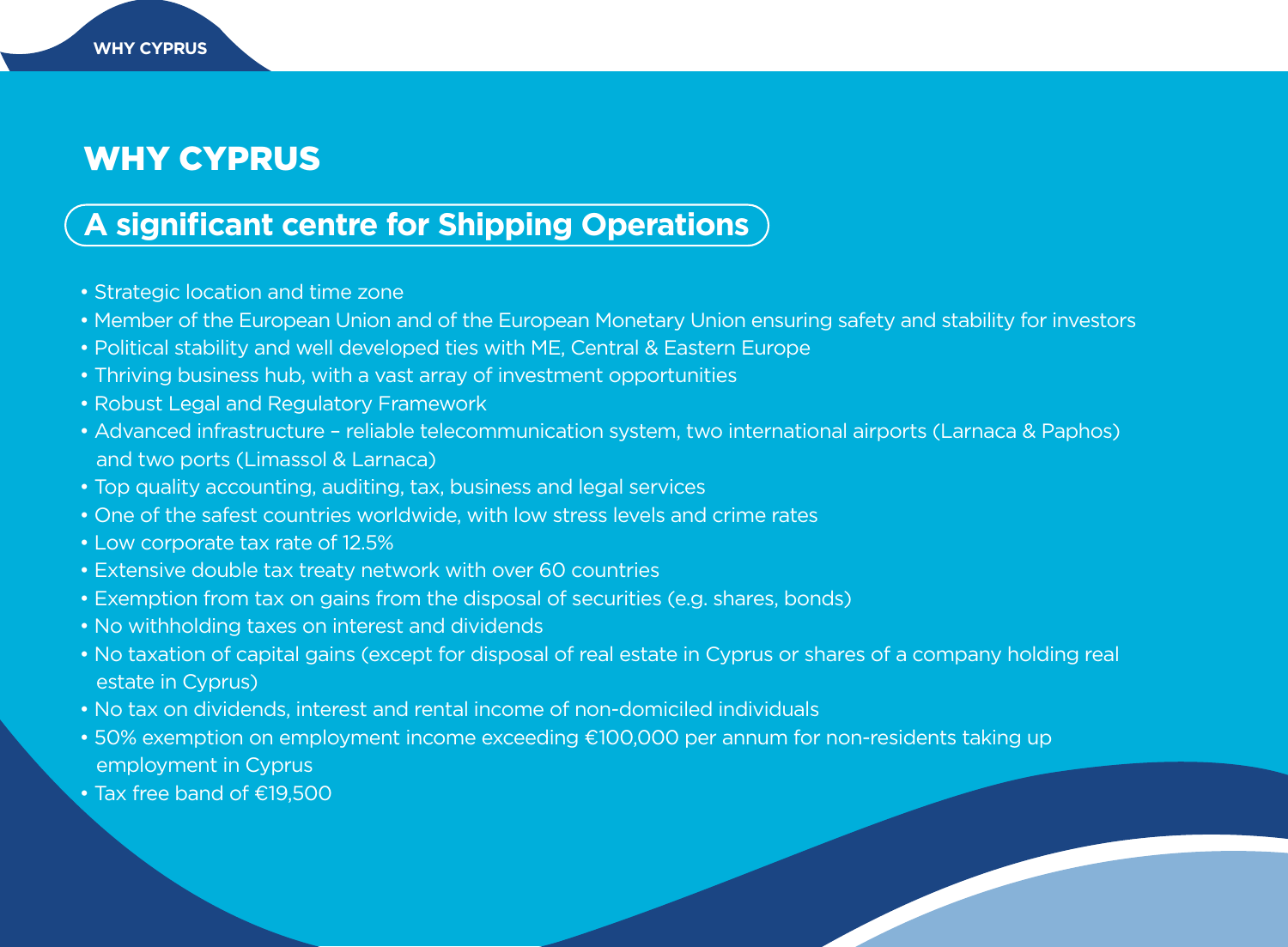### **Leading Maritime Centre**

- The largest third party ship management centre in Europe and among the top 5 in the world
- Leading maritime cluster encompassing the full range of shipping and shipping related activities
- Comprehensive and favourable Tonnage Tax System approved by the European Union, applicable to Ship Owners, Charterers and Ship managers
- Expertise in Shipmanagement, Chartering and Shipowning activities
- Provision of quality and professional services to the shipping industry
- Excellent cooperation and relationship between private and public sector
- Member of the IMO Council since 1987
- Well structured, organised and represented shipping community
- Low cost of doing business
- High skilled and multilingual shipping workforce
- Autonomous Shipping Deputy Ministry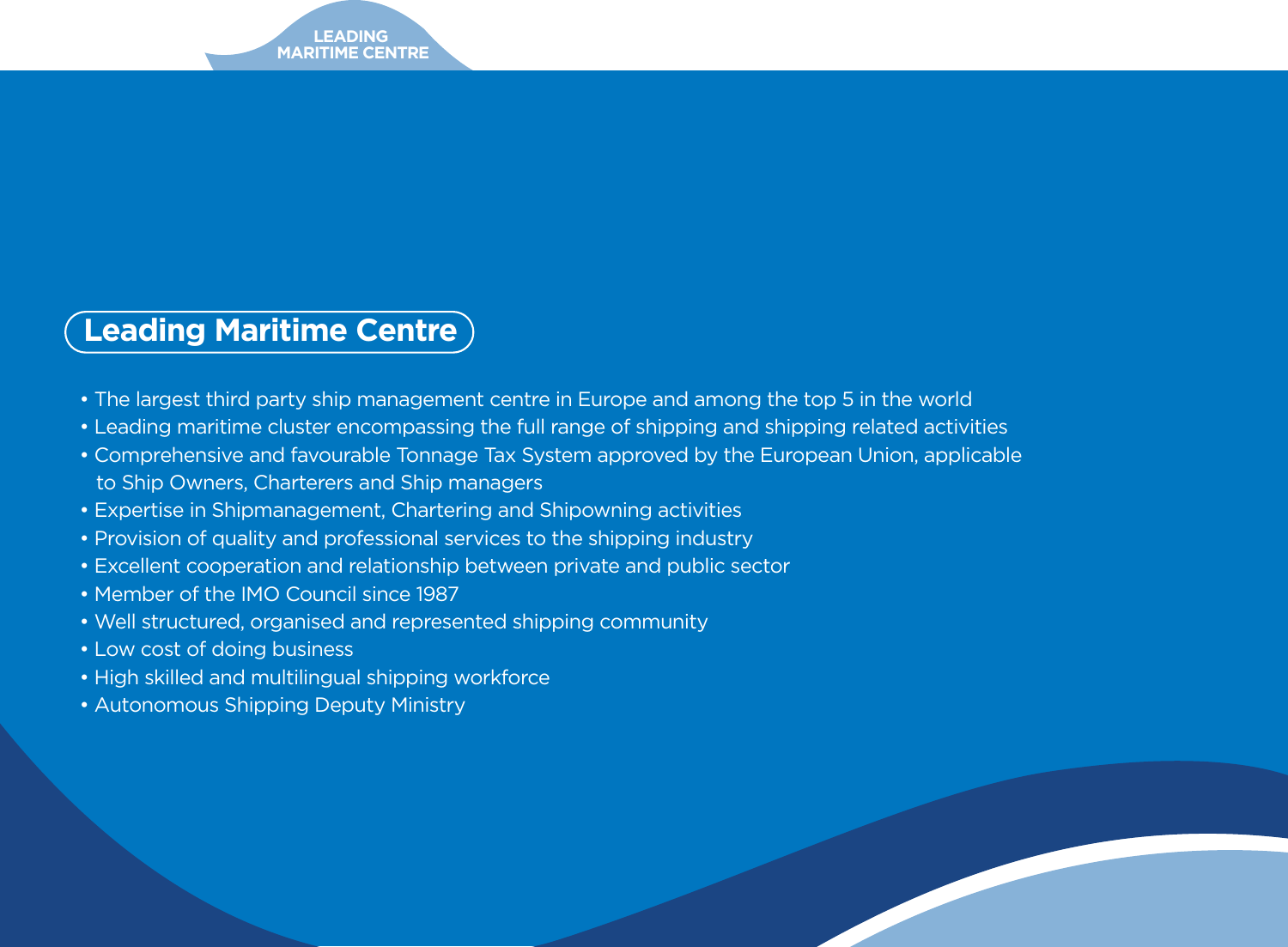# CYPRUS FLAG

### **Among the top ship registries in the world**

# **Third ship registry in Europe**

- European Flag with long tradition
- Simplified Registration Procedures
- NO Registration and Mortgage Fees
- Competitive fees and dues
- EU approved favourable Tonnage Tax System
- White list of Paris and Tokyo MOUs
- USCG QUALSHIP 21 Status
- Signatory to all international maritime conventions on safety and pollution prevention
- NO nationality restrictions for Seafarers
- 24/7 Quality Service
- Web based services
- Strong representation in important shipping centres
- More than 25 Bilateral Agreements on Merchant Shipping
- Full protection of financiers and mortgagees
- Strong involvement in international shipping fora (IMO, ILO and EU)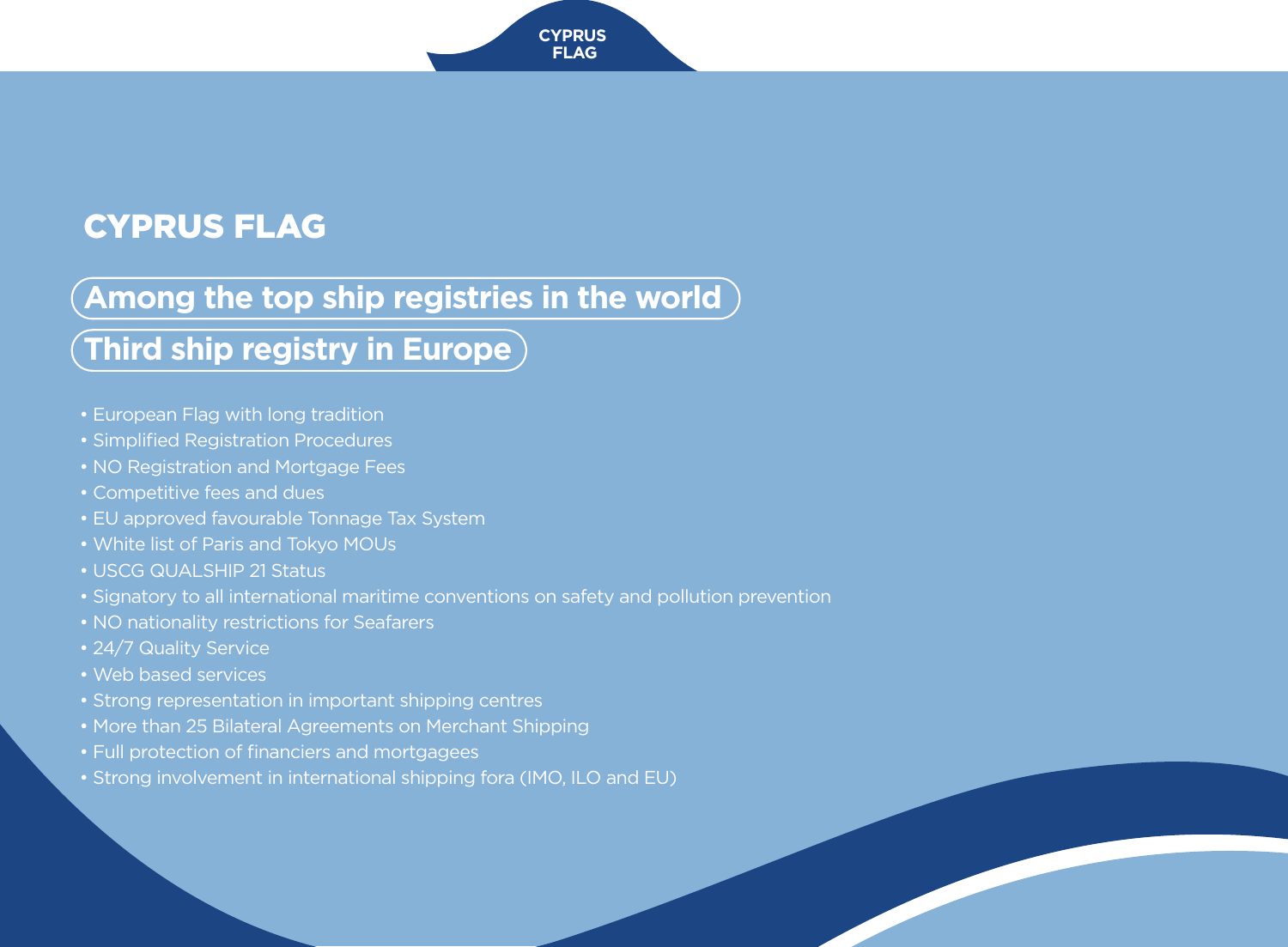# CYPRUS REGISTRY

### **Ownership Requirements**

**Citizens of Cyprus or Corporations established in Cyprus, OR Citizens of EU/EEA member states or Corporations registered within the EU/EEA and have appointed an authorised representative in Cyprus, OR Corporations registered outside the EU/EEA but controlled by EU citizens and have appointed an authorised representative in Cyprus**

#### **Whereby authorised representative is a:**

- Cypriot or EU Citizen residing in Cyprus, or
- Corporation/ Partnership/ Branch established and having its business in Cyprus.

#### **Whereby controlled means:**

- more than 50% of the shares of the corporations, are owned by EU or EEA citizens, or
- the majority of the Directors of the corporations, are EU or EEA citizens.

# **Types of Registration**

- Provisional Registration (for 6 months extendable)
- Permanent Registration
- Parallel In Registration (Bareboat Charter)
- Parallel Out Registration (Bareboat Charter)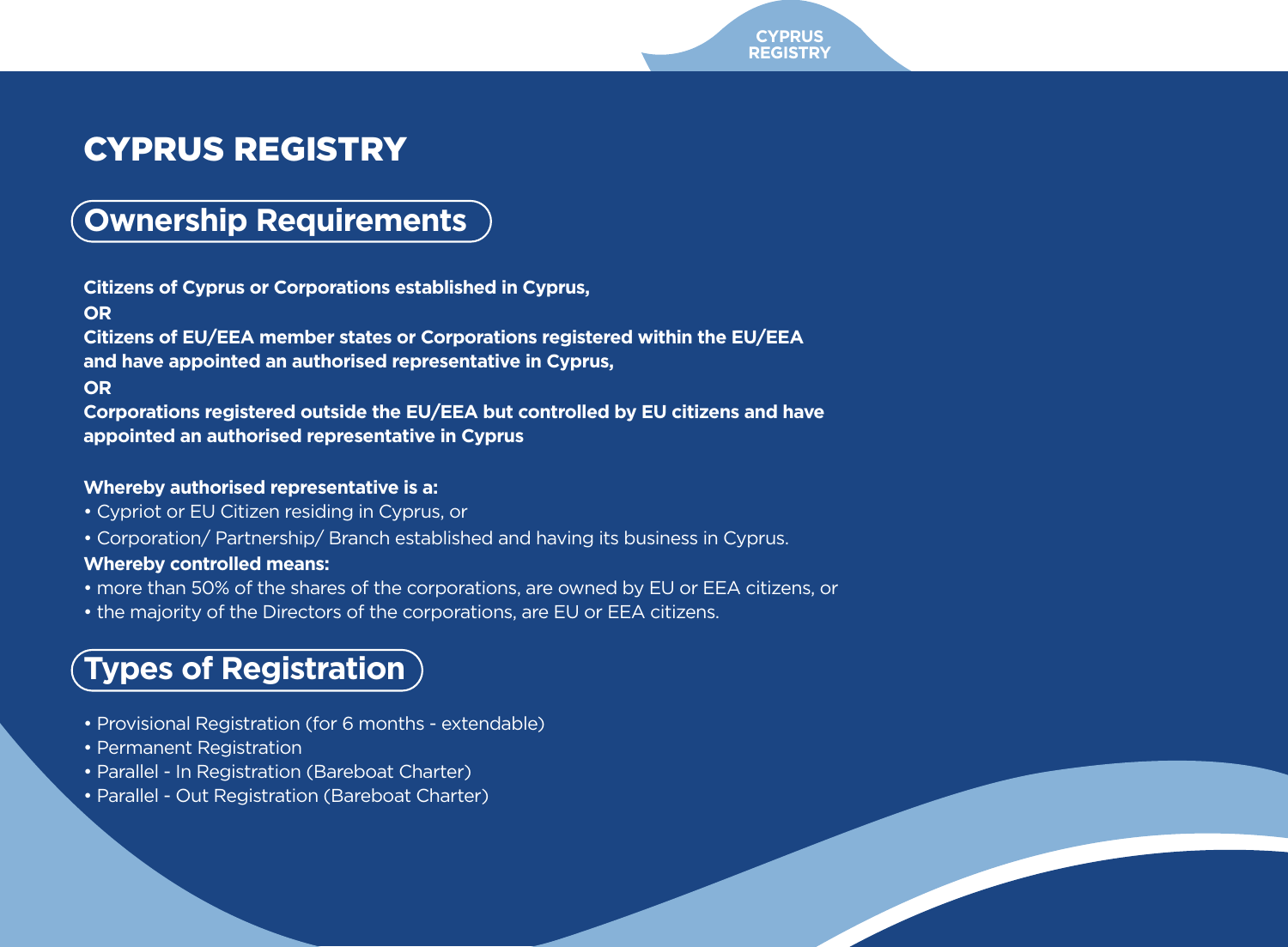# TAXATION

# **CYPRUS TONNAGE TAX SYSTEM (TTS)**

- EU approved simplified Tonnage Tax System (i.e. no connection to corporate tax)
- Taxed on the Net Tonnage of the ships, instead on the actual profits
- Available to Owners of Cyprus ships, Owners of Foreign ships, Charterers and Ship managers
- Owners of Cyprus Ships fall automatically within the scope of the TTS (no need to exercise an option)

#### **TAX EXEMPTIONS:**

- **NO TAX** on income derived from the operation of qualifying ship(s) engaged in qualifying activity
- **NO TAX** on the income or profit made from the sale of a qualifying ship
- **NO TAX** on dividends paid to shareholders out of profits made from the operation or from the sale of qualifying ship(s)
- **NO TAX** on income derived from the management of a qualifying ship
- **NO TAX** on dividends paid to shareholders out of profits made from the management of a qualifying ship
- **NO TAX** on bank interest earned on working capital of a qualifying ship
- **NO TAX** on the salary or other benefits of eligible seafarers on board a qualifying EU ship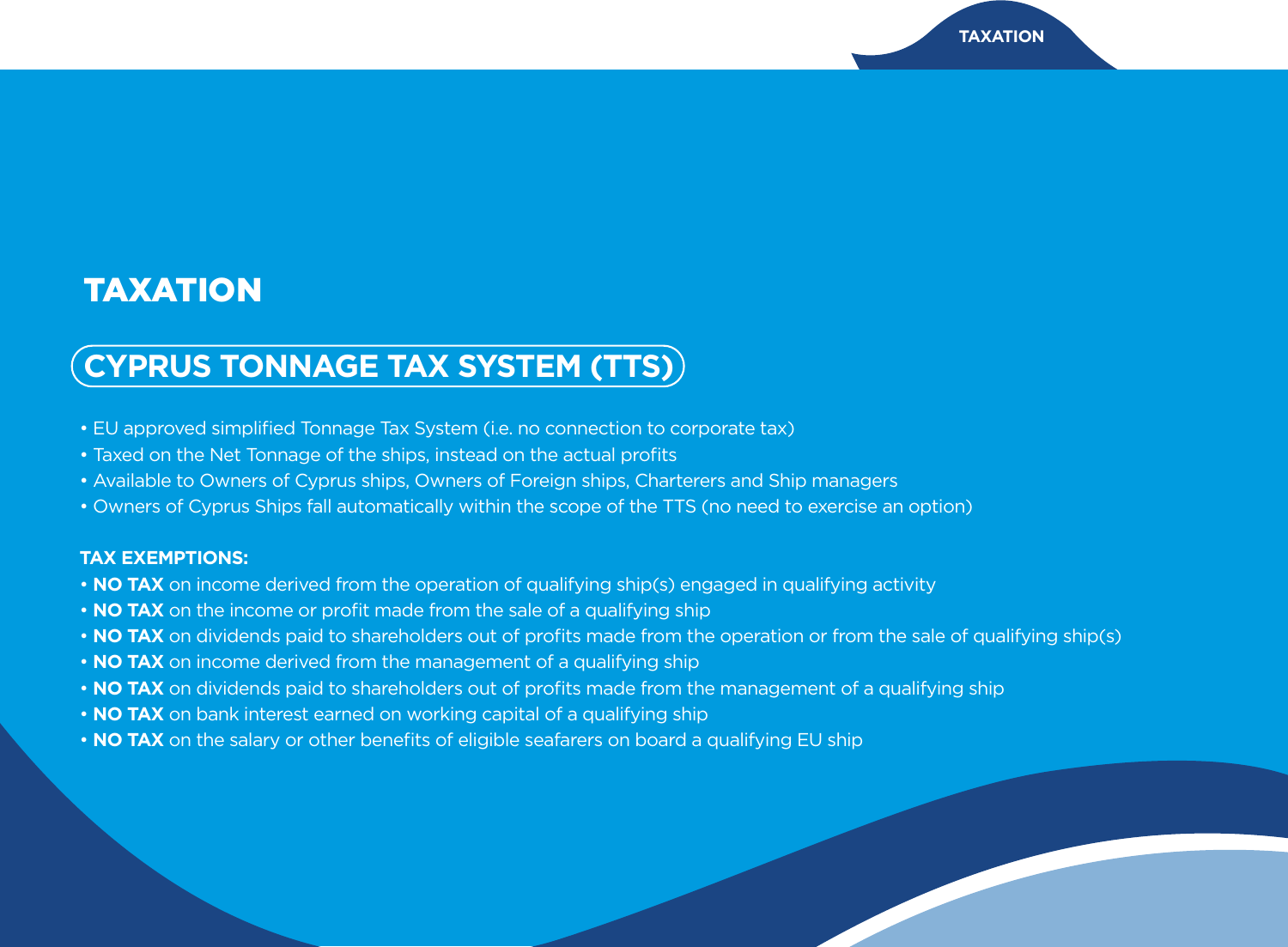### Excellence of Services

# **Reliability, Service and Problem Solving Capacity**

- **Effective and flexible Maritime Administration**
- **Customer oriented approach and personal contact with customers**
- **Ecient & Reliable Service 365 days per year**
- Competent officers & surveyors available 24/7
- **Oces in: Limassol, Hamburg, New York, London, Piraeus, Rotterdam and Brussels**
- **ISO- Quality Certification for the Flag State activities**
- **Provision of online services:**
- $E$ -Registration for ships (online applications)
- E-Verification of Cyprus Registry Certificates
- eSAS Web services for the registration of seafarer and the recognition of certificates of competency
- "Seafarers Career Information System" (SCIS) A career database to facilitate the employment of seafarers